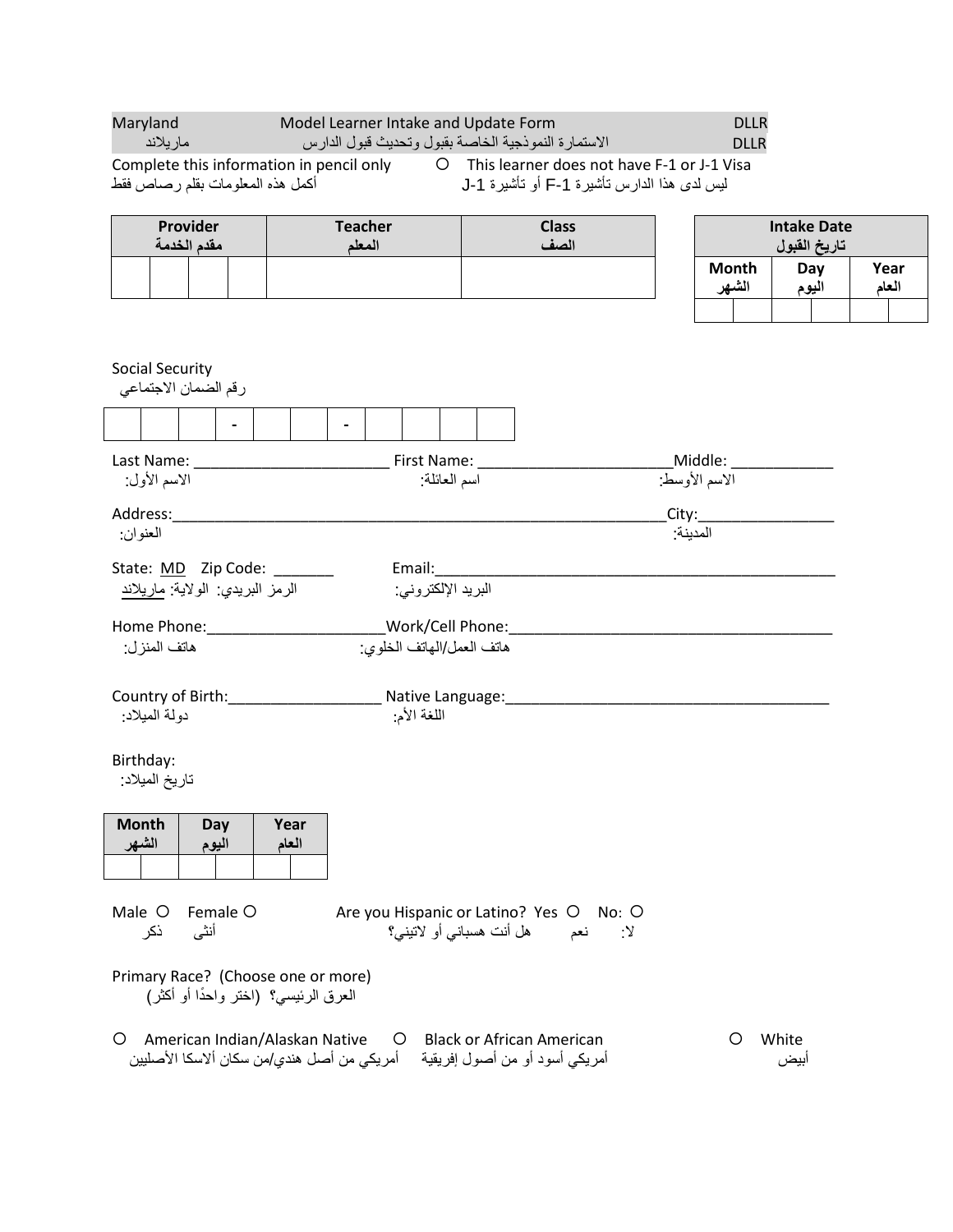| ∩ | Asian<br>اسيوى                                                            | Native Hawaiian/Other Pacific Islander<br>O<br>ن سكان هاواي الأصليين/من سكان جزر المحيط الهادئ الآخرين |                                              |         |                                                   |  |
|---|---------------------------------------------------------------------------|--------------------------------------------------------------------------------------------------------|----------------------------------------------|---------|---------------------------------------------------|--|
|   | <b>Employment Status:</b><br>الحالة الوظيفية:                             |                                                                                                        |                                              |         |                                                   |  |
|   | O Employed-Full Time<br>الحالة الوظيفية موظف بدوام كلي                    | O                                                                                                      | <b>Employed-Part Time</b><br>موظف بدوام جزئي |         | Unemployed<br>O<br>لا تعمل                        |  |
|   | O Employed with Separation Notice<br>موظف مع وجود إخطار بالفصل            | $\circ$                                                                                                | Not in Labor Force<br>خارج القوى العاملة     |         |                                                   |  |
|   | Primary Program: (choose only one)<br>البرنامج الرئيسي: (اختر واحدًا فقط) |                                                                                                        |                                              |         |                                                   |  |
| O | <b>Adult Basic Education</b><br>التعليم الأساسي للبالغين                  | O                                                                                                      | Corrections<br>الإصلاحيات                    | O       | Maryland i-Pathways<br>i-Pathways بولاية ماريلاند |  |
|   | O Adult Secondary Education<br>التعليم الثانوي للبالغين                   | $\circ$                                                                                                | <b>Family Literacy</b><br>محو أمية الأسر ة   | $\circ$ | <b>MIBEST</b><br><b>MIBEST</b>                    |  |
|   | O English as a Second Language<br>تعليم الإنجليزية كلغة ثانية             | O                                                                                                      | Transition<br>الانتقال                       | Ο       | Workplace<br>مكان العمل                           |  |
| O | <b>EL/Civics</b><br>EL/Civics                                             | O                                                                                                      | <b>NFDP</b><br><b>NEDP</b>                   | O       | Other:<br>أخر                                     |  |

Secondary Program: (choose only one if applicable) ً البرنامج الثانوي: (اختر واحدا فقط إذا كان ینطبق)

O Distance Learning O Homeless Literacy O IELCE (Integrated English Literacy & Civics Education)<br>(تعليم القراءة والكتابة بالإنجليزية المدمج مع التربية المدنية)IELCE

(تعلیم القراءة والكتابة بالإنجلیزیة المدمج مع التربیة المدنیة)IELCE محو أمیة المشردین التعلیم عن بعد

## Education:

التعلیم:

| What is the highest grade you completed?<br>ما هو أعلى صف أكملته؟                                          |              |   |            |   |
|------------------------------------------------------------------------------------------------------------|--------------|---|------------|---|
| Were you in special education?<br>هل كنت ملتحقًا بتعليم ذوي الاحتياجات الخاصة؟                             | Yes:<br>نعم: |   | No:<br>۰۷  |   |
| Did you go to school in the USA?<br>هل النحقت بمدرسة في الولايات المتحدة الأمريكية؟                        | Yes:<br>نعم: | ∩ | No:<br>۰۷  | ∩ |
| Did you receive a HS diploma or alternate credential?<br>هل حصلت على دبلومة المرحلة الثانوية أو مؤهل بديل؟ | Yes:<br>نعم: | ∩ | No:<br>۰۷. | ∩ |
| Did you receive a GED®?<br>؟(@GED)هل حصلت على شهادة تطوير التعليم العام                                    | Yes:<br>نعم: | ◯ | No:<br>۰۷  |   |
| Did you attend college, but not receive a degree?<br>هل النحقت بكلية ولكنك لم تحصل على درجة؟               | Yes:<br>نعم: | ∩ | No:<br>۰۷. |   |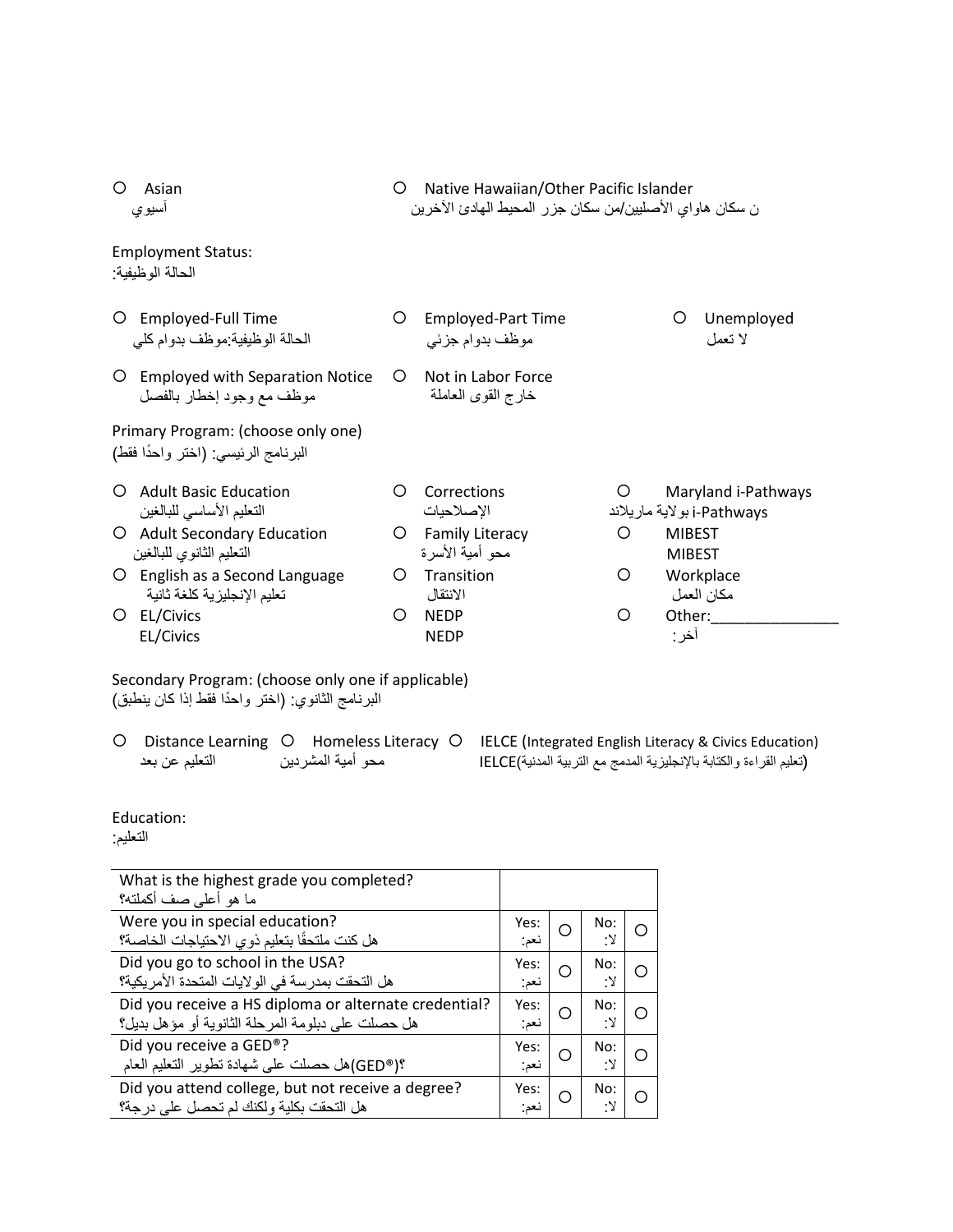|         | Did you complete college or a professional degree?<br>هل أكملت الكلية أو أي درجة مهنية؟                   |    |                         |                                                      | Yes:<br>نعم:                                                                            | O          | No:<br>۰Y:        | О |                                                                          |
|---------|-----------------------------------------------------------------------------------------------------------|----|-------------------------|------------------------------------------------------|-----------------------------------------------------------------------------------------|------------|-------------------|---|--------------------------------------------------------------------------|
|         | Are you in the Corrections System?<br>هل أنت مسجل بنظام الإصلاحيات؟                                       |    |                         |                                                      |                                                                                         |            |                   |   |                                                                          |
| $\circ$ | No<br>V                                                                                                   | O  | نعم-مجتمعي              | Yes-Community                                        | $\circ$                                                                                 | Yes-County | نعم-تابع للمقاطعة |   |                                                                          |
| O       | Yes-Federal<br>نعم-فيدر الي                                                                               | O. | م نعم-تابع للولاية رق   | Yes-State DOC #:<br><b>DOC</b>                       |                                                                                         |            |                   |   |                                                                          |
|         | Barriers to employment?<br>هل تواجه عوائق في التوظيف؟                                                     |    | Yes: $\bigcirc$<br>نعم: |                                                      | No: O (choose one or more if "yes")<br>(اختر واحدًا أو أكثر إذا كانت الإجابة "نعم") لا: |            |                   |   |                                                                          |
| O       | <b>Cultural Barriers</b><br>المعوائق الثقافية                                                             |    | $\circ$                 | Ex-Offender<br>تاريخ إجرامي سابق                     |                                                                                         |            | O                 |   | Low Literacy Levels<br>مستوى منخفض في القراءة والكتابة                   |
| O       | <b>Disabled</b><br>من ذوي الإعاقة<br>J (النهاء الاستفادة من مخصصات المساعدات المؤقتة للأسر المحتاجةTANF * |    | O                       | Exhausting TANF within 2 yrs.<br>خلال عامين*TANF     |                                                                                         |            | O                 |   | Migrant Farmworker<br>عامل زراعة متنقل                                   |
|         | O Displaced Homemaker<br>ربة منزل مُرحلة                                                                  |    | O                       | <b>Foster Care Youth</b><br>من شباب الر عاية البديلة |                                                                                         |            | O                 |   | Seasonal Farmworker<br>عامل زراعة موسمى                                  |
|         | O Economic Disadvantage<br>Guardian<br>عائق اقتصادى                                                       |    | O                       | Homeless<br>بلا مأوى                                 |                                                                                         |            | O                 |   | Single Parent or<br>ولمي أمر أو وصبي أعزبين                              |
|         | O English Language Learner<br>دارس للغة الإنجليزية                                                        |    | O                       | Long Term Unemployed<br>بلا عمل لفترة طويلة          |                                                                                         |            |                   |   |                                                                          |
|         | Please mark all that apply:<br>يُرجى وضع علامة على جميع ما ينطبق:                                         |    |                         |                                                      |                                                                                         |            |                   |   |                                                                          |
| O       | Immigrant<br>مهاجر                                                                                        | O  | عامل مفصول              | <b>Dislocated Worker</b>                             | $\circ$                                                                                 |            |                   |   | <b>Military Service Experience</b><br>من ذو ي الخبر ة في الخدمة العسكرية |
|         | O Public Assistance<br>من متلقى المساعدات الحكومية                                                        | O  |                         | One Stop Referral<br>من مستخدمي نظام الإحالات الشامل | O                                                                                       |            |                   |   | Apparent or Disclosed Disability<br>من ذوي الإعاقة الواضحة أو الظاهرة    |
|         | $O$ ITA<br>ITA من ملتحقي برنامج                                                                           | O  | WIA/Title 1             | قانون الاستثمار في القوى العاملة/الباب 1             |                                                                                         |            |                   |   |                                                                          |
| Ő       | Institutional<br>مؤسسى                                                                                    |    |                         |                                                      |                                                                                         |            |                   |   |                                                                          |
|         | Children - How many are (use a number)<br>الأطفال ــ كم عدد الأطفال الذين يبلغون(استخدم رقمًا)            |    |                         |                                                      |                                                                                         |            |                   |   |                                                                          |